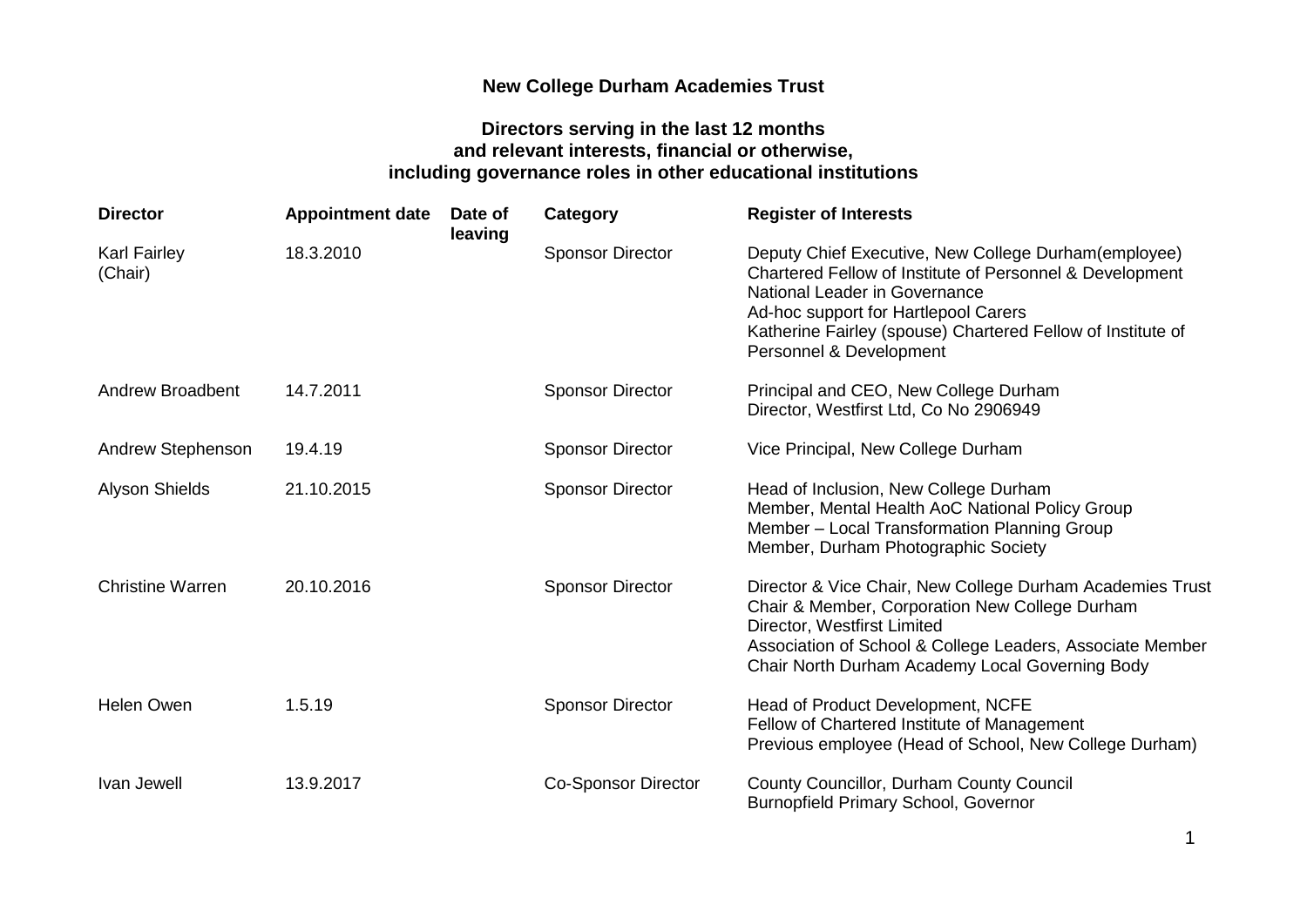|                                               |            |             |                         | Villa Real Special School, Governor/Vice Chair<br>First Dipton Scouts & Guides Group, Chair of Executive<br>Committee<br>Member of the Freemasons Lodge<br>Member Dipton Community Partnership<br>Member Burnopfield Community Partnership<br><b>Governor Aycliffe Secure Centre</b><br>Chair of Banks Mining Group - Community Liaison Group.<br>Chair of Banks Mining Group - Funding Committee |
|-----------------------------------------------|------------|-------------|-------------------------|---------------------------------------------------------------------------------------------------------------------------------------------------------------------------------------------------------------------------------------------------------------------------------------------------------------------------------------------------------------------------------------------------|
| <b>Helen Sinden</b>                           | 27.6.2019  |             | <b>Parent Director</b>  | Paid Employment DAMHA<br>Member of Charted Management institute                                                                                                                                                                                                                                                                                                                                   |
| Bev Frean                                     | 09.06.2020 |             | Co-opted Director       | Vice Chair of AMIS (Abused Men in Scotland) Charity,<br>Edinburgh, Scotland                                                                                                                                                                                                                                                                                                                       |
| Vaila Somerville                              | 01.09.2020 |             | <b>Academy Director</b> | Employee Durham Legal Services Ltd<br>Secretary Durham County Golf Union, Juniors<br>Chair, Consett Academy Parents' Forum                                                                                                                                                                                                                                                                        |
| Joan Low<br>Leavers during the last 12 months | 13.01.2021 |             | Co-opted Director       | Director of Joan Low Associates, an independent<br>company offering school improvement services<br>Member of the Board of Directors at Chetwynde MAT<br>Member of Board of Directors at Washwood MAT<br>Member of ASCL<br>MAT Improvement Partner at the Hart Trust MAT<br>Governor at Dean Bank Primary School<br>Governor at West Cornforth Primary School                                      |
|                                               |            |             |                         |                                                                                                                                                                                                                                                                                                                                                                                                   |
| John Widdowson                                | 18.3.2010  | 5 July 2020 | <b>Sponsor Director</b> | Principal & Chief Executive, New College Durham and member of<br>the Corporation<br>Director and Chair NCDAT<br>Member of ICSA - Institute of Chartered Secretaries &<br>Administrators<br>Director, Westfirst Ltd - Co. No. 2906949<br>Chair, Mixed Economy Group of Colleges<br>Director, Workers' Educational Association                                                                      |